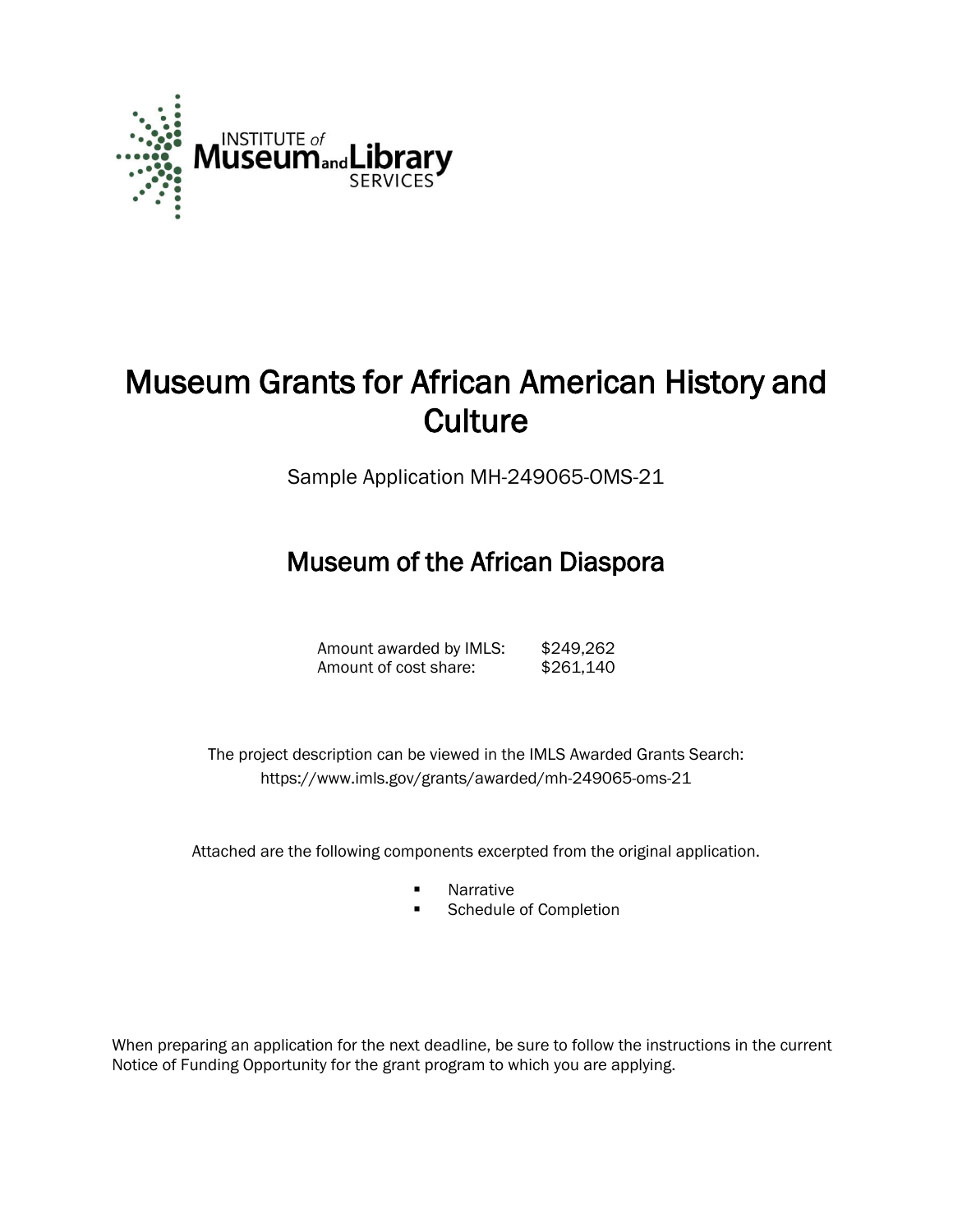#### 1

#### **1. Project Justification**

#### **What do you propose to do?**

Museum of the African Diaspora (MoAD) requests \$249,262 to expand its educational outreach program, MoAD in the Classroom (MIC). The program, entering its eighth year of operation, is an evidence-based arts program serving 1,200 third grade students each program year. The design is consistent with recent research showing that participation in high-quality arts programs increases children's confidence and ability to retain knowledge, while adding to their depth of knowledge in critical content areas such as social studies and history. The core objective of MIC is to work collaboratively with San Francisco Bay Area public school classroom teachers and MIC Teaching Artists to build an integrated arts program highlighting themes of the African Diaspora through art and culture. To increase program impact, MIC provides free professional development workshops for participating teachers with the goal of empowering Title I teachers to meet the recently adopted California Teaching Performance Expectations (June 2016), which require teachers to access community resources including arts integration to make instruction individually and culturally relevant to all students<sup>1</sup>.

Due to the shelter-in-place orders in response to the COVID-19 pandemic, the program was temporarily placed on hold in March 2020. Ongoing shelter-in-place orders in California and limited class sizes for the next school year, call for the program to rapidly create and expand digital assets in order to continue serving our core student population. Current plans released by the five school districts served by the program indicate that all schools will have reduced class sizes for the remainder of the 2020-21 school year and possibly beyond. The proposed project will not only allow the Museum to continue serving students in the 41 targeted classrooms, it will also allow the program to expand beyond MoAD's local geographic area through the creation and delivery of high-quality digital content. Each year, the education department receives requests for the program in areas outside of our immediate geographic area. While virtual experiences can never fully replace the in-person experience, digitizing the curriculum, placing instructional videos on the Museum's website, and virtual 360 degree exhibition tours will substantially increase the ability for groups who are not currently enrolled in the MIC Program to join the program and access the lesson plans and activities. Moreover, should another shelter-in-place order occur in the future, currently enrolled MIC students will be able to access lesson plans and videos from the safety of their homes.

As one of the only museums in the world that exclusively celebrates the art and history of the African Diaspora, MoAD understands the importance of expanding the reach of MIC beyond our local region. To this effect, we will launch a portal on the museum's main website dedicated to MoAD in the Classroom curriculum. The portal will include lesson plans developed over the past five years, along with instructional videos and podcasts enabling teachers located anywhere in the world to access the resources and replicate the program for their students. The online component will allow MIC to reach thousands of additional students per year and expand as new resources are developed. MoAD received an IMLS CARES grant in 2020, which is primarily focused on overhauling the museum's website and building a portal to host educational resources. The CARES grant also enabled the museum to hire a full-time Digital Content Manager, who will be responsible for digitization of content and developing user interface components of the web portal. Costs for this position and related responsibilities are not requested in this grant request; instead, this proposal is focused on developing content and implementing in-class components of the program.

To ensure the curriculum is easily incorporated into classrooms across the country and accessible to the widest possible audience of educators, MoAD will form a Curriculum Advisory Committee (CAC) comprised of five master teachers. Lastly, in October 2020, the San Francisco Board of Education approved the development of a K-12 Black Studies framework and curriculum, providing an opportunity for every SFUSD

<sup>1</sup> See *California Teaching Performance Expectations* Adopted June 2016: https://www.ctc.ca.gov/docs/default-source/educator-prep/standards/adoptedtpes-2016.pdf?sfvrsn=8cb2c410\_0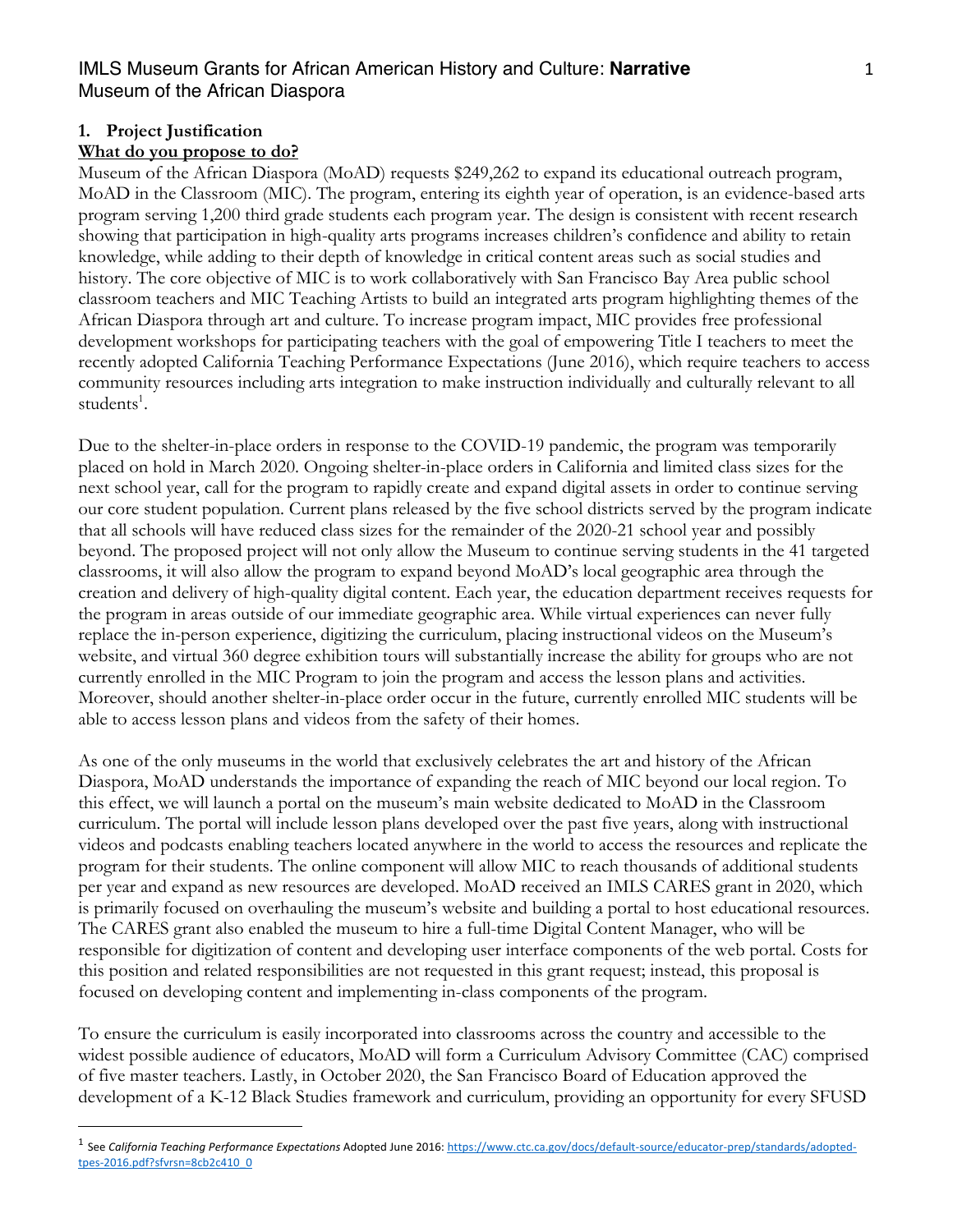student to engage in Black Studies by school year 2022-2023 (see supporting document 1). This unprecedented move by a public-school district in California provides an opportunity for MIC to pilot an expansion beyond the third grade to support students and teachers in grades four through eight. To further extend the reach of the program, MoAD is partnering with the San Francisco Public Library (SFPL) to host workshops, a student literacy and art project, and a showcase of student work at the main branch library. The library allows the program to substantially extend its reach into the community and provide resources and additional channels to reach public school teachers and students. Content developed in partnership with the SF Public Library will form the basis for curriculum, activities, and other resources on the Museum's education web portal focusing on students in grades four through eight.

#### **What need, problem or challenge will your project address, and how was it identified?**

Recent research demonstrates that high-quality arts education can support student academic achievement and student success toward high school graduation. Furthermore, according to decades of research by the Arts Education Partnership (AEP), students who are highly involved in the arts outperform students who have had little or no arts involvement, particularly within the school environment<sup>2</sup>. In 2012 the National Endowment for the Arts published *The Arts and Achievement in At-Risk Youth*, a study that examined the findings of four longitudinal studies sponsored by the U.S. Department of Education. The report found that low-income students attending high-poverty, low-performing schools are the students who most benefit from arts education. Additionally, disadvantaged youth experience even greater learning benefits from arts education than their more financially resourced peers<sup>3</sup>. However, data from both the California Department of Education and U.S. Department of Education demonstrates that these same students are the population with the least amount of access to arts education opportunities. Not surprisingly, underperforming students are often barred from school arts programs in favor of remedial instruction in math and English.

In the 2015 report, *A Blueprint for Creative Schools*, Create CA found that in the majority of school districts across the state of California, only 10% to 25% of students were engaging in some form of arts education. Due to extreme budget cuts, most schools do not have dedicated, trained arts teachers on staff<sup>4</sup>. This fact is illuminated by MoAD's experience working with local schools. Of the nineteen schools served by MoAD in the Classroom (MIC) in the 2018-19 school year, only one had a dedicated art teacher. Due to new mandates from the CA Department of Education the classroom teachers in the other schools are required to incorporate art into their other core subjects in order to use a variety of instructional approaches to make instruction individually and culturally relevant to all students. The difficulty of a teacher trying to incorporate the arts into math and English Language Arts is a daunting task, particularly when teachers are not adequately trained to teach the arts.

MoAD in the Classroom (MIC) is positioned to provide San Francisco Bay Area teachers with culturally relevant arts integration curriculum and experiences. Furthermore, the program is intentionally geared toward low-income, underserved students of color. MIC focuses outreach on classrooms in communities of the San Francisco Bay Area with the most poverty and lowest academic performance among students of color, including Oakland, Berkeley, Emeryville, San Francisco, and South San Francisco. The program begins at third grade because longitudinal research and education policy makers across the country agree that third grade is the most pivotal year in determining a student's future success in achieving high school graduation.

<sup>&</sup>lt;sup>2</sup> See Arts Education Partnership (2013). Preparing Students for the Next America. http://www.aep-arts.org/wp-content/uploads/2013/04/Preparing-Students-for-the-Next-America-FINAL.pdf

<sup>3</sup> Catterall, J.S., Dumais, S.A., & Hampden-Thompson, G. (2012). *The arts and achievement in at-risk youth: Findings from four longitudinal studies.*  Washington, DC: National Endowment for the Arts.

<sup>4</sup> See California Alliance for Arts Education (2015). *Status of Arts Education in California Public Schools.* http://www.artsed411.org/resources/status\_of\_arts\_ed\_in\_public\_schools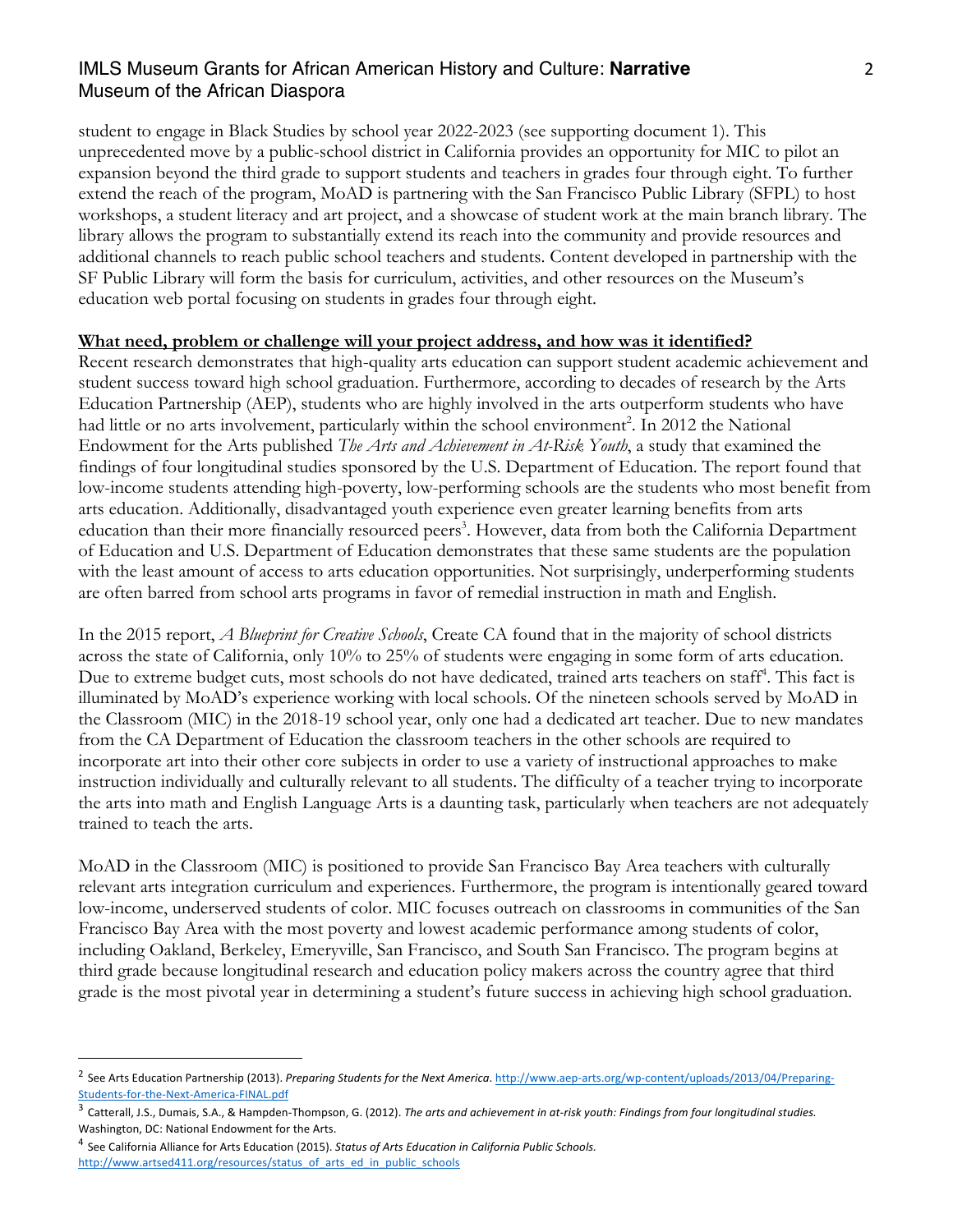The structure of MIC was designed through feedback sessions and in partnership with local teachers. MIC began as a literacy building program in 2013; however, in the spring of 2015 the program switched its focus to building visual arts literacy and hands-on art making experiences for students. The impetus for the switch was based on focus groups held with participating classroom teachers – more than 90% still participate in the program each year. The focus groups revealed that MoAD's strength is in the visual arts, an area in which a large number of public-school teachers had no formal training. Furthermore, research in the field of arts education indicates that professional development opportunities increase the likelihood of teacher success implementing arts integration<sup>5</sup>. Each year, MoAD holds focus groups with teachers to re-evaluate program effectiveness and adjust curriculum, program implementation, and teaching artist training. Over the years, several participating classroom teachers have moved into other grades above third grade and have requested the program in their classrooms. Program expansion beyond third grade will primarily focus on these classrooms.

#### **Who or what will benefit from your project?**

**Local Students:** A minimum of 2,400 third-grade students from Title I schools in the San Francisco Bay Area will be served over the two-year IMLS grant period. Since 2016, the program model involved students receiving two in-class visits from MoAD Teaching Artists, two museum field trips, and four additional visits to their classrooms focused on the creation of artwork. In the previous program structure, each student received a minimum of 16 hours of instruction from teaching artists. In the proposed program expansion, students will receive a minimum of 26 hours of instruction from MoAD Teaching Artists due to the program transitioning to an artist residency model.

**Local Teachers:** Teachers across the San Francisco Bay Area have very few resources to support arts integration into their classrooms, with the exception of expensive continuing education opportunities that a teacher must seek on their own time. MIC enhances the existing services for teachers and students by providing funding for professional development opportunities and student-centered arts integration lessons, providing teachers with a better understanding of the positive impact of arts on student's academic performance and personal development. Title I teachers across the Bay Area will be invited to participate in up to 40-hours of professional development in arts integration. The workshops will take place on Saturdays and evenings and will be offered primarily through Zoom in order to reduce barriers to participation. The program conducted virtual professional development workshops in 2020 and found that up to 50% more teachers were able to participate without the barrier of commuting to downtown San Francisco. Teachers who complete the workshops will be eligible for continuing education units (CEUs) through Mills College. **MoAD Teaching Artists:** MoAD is transitioning teaching artists from being contractors to bringing them on as part-time (16 hours/week) employees of the museum. The transition to part-time will allow the program to deepen impact by placing each teaching artist in residence over the course of the full school year at 10 classrooms. Teaching Artists will bring curriculum and art activities to each of their assigned classrooms on a biweekly basis. The residency model allows Teaching Artists to build stronger bonds with students and collaborate more effectively with partner classroom teachers. Furthermore, Teaching Artists will receive expanded professional development opportunities from MoAD Education Department staff and program partners.

**Families of Participating Students and other Stakeholders:** As a final assessment of student learning, students will complete an arts-based project which allows them to engage in a long-term investigation and demonstrate what they have learned over the course of the program. As a culminating event, students make their projects public by displaying and presenting them to peers, family members, and other stakeholders beyond their classroom. Each classroom will pick the top student art project. An awards ceremony will be hosted at the San Francisco Public Library main branch to honor the winning projects, in which family members and other members of the community will be invited to attend.

<sup>5</sup> Burnaford, G. et al. (2009). *A Study of Professional Development for Arts Teachers: Building Curriculum, Community, and Leadership in Elementary Schools.*  Journal for Learning through the Arts, 5(1).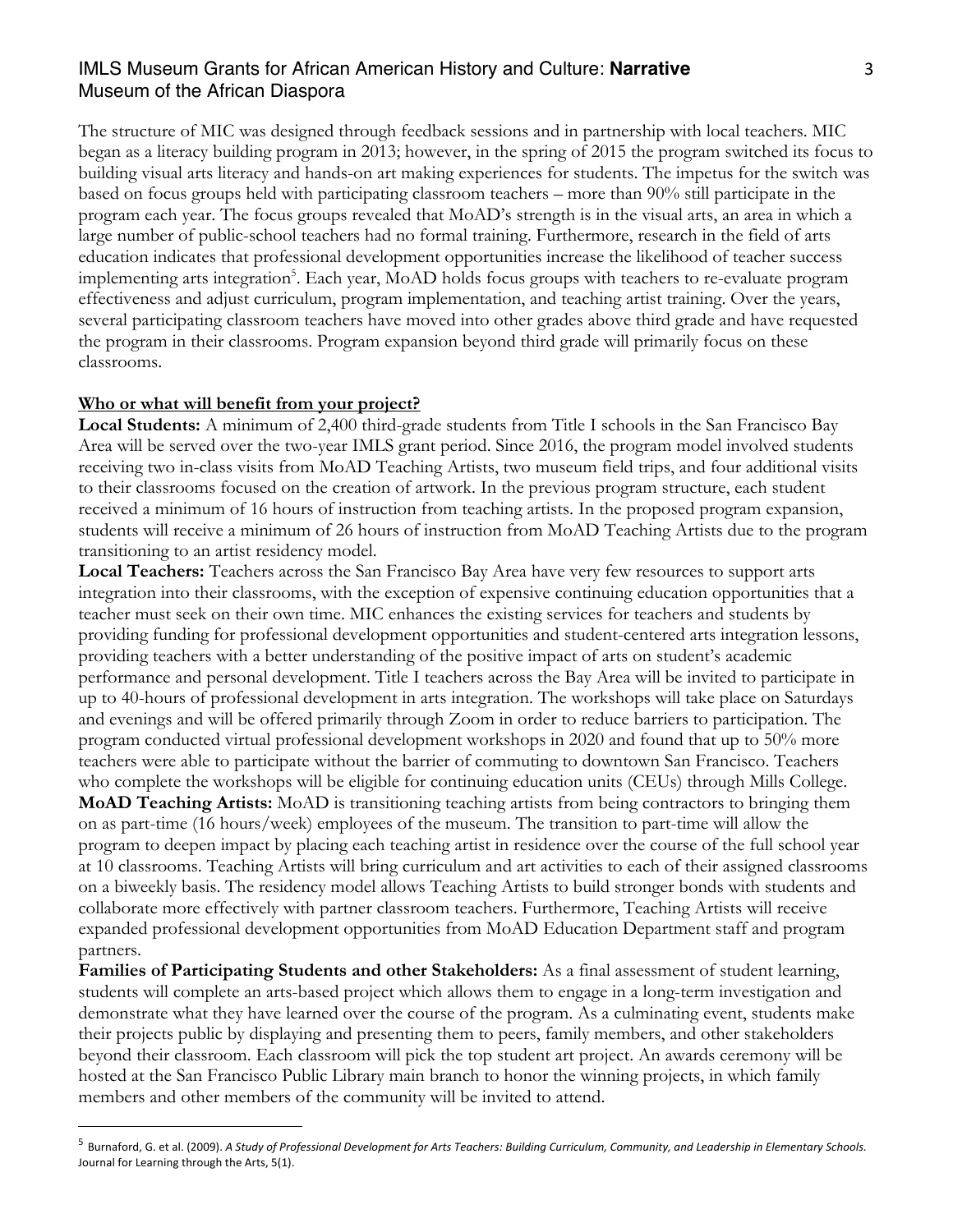**Students and Teachers Beyond Our Local Community:** The lesson plans, plus videos and podcasts on how to effectively implement the MIC curriculum, will be made available on the museum's website for free download. Offering the resources free on our website will allow the curriculum to be accessible to thousands of teachers located at all points of the globe. Since the global pandemic began in March 2020, the Museum's website experienced an increase of 329% unique visitors compared to the same period last year. Moreover, these visitors are joining live virtual programming from 14 countries outside of the US. In addition to the exhibition focused curriculum developed each year, the program will develop additional resources for the online component to connect themes of the African Diaspora and visual arts into other areas of third grade curriculum, such as English Language Arts and Social Studies. The goal of these additional materials is to make MoAD content relevant and useful to classrooms outside of our geographic area, who are unable to visit the museum.

**How will your project build the capacity of your institution?** MIC directly supports MoAD's strategic plan developed in 2018 and refined in 2020. The plan states that the education department will "engage and reach our local and global audiences through innovative technology and other program and service delivery mechanisms." The MoAD strategic plan also emphasizes supporting students and teachers both within and outside of the San Francisco Bay Area by offering "innovative education programs and professional development workshops… [to] support academic enrichment, lifelong learning and professional and personal development." Presently the Museum is working on updating that plan in a more nimble and responsive way, working with a *pro bono* team from PricewaterhouseCoopers. Together with the Museum they are crafting a vision and platform for MoAD 2022 with a focus on financial sustainability. The three pillars on which they are building their analysis and recommendations are: the mandate to educate, the visitor/brand experience, and nurturing digital communities. This application really could not be more well aligned at the intersection of these three priorities. Based on the last successful IMLS application, the Museum was able to secure an important two-year grant for MIC in the amount of \$100,000 from the Hearst Foundation. It is because of the investment and endorsement of the IMLS that other donors, including Gap Foundation and Wells Fargo are willing to add their resources to make this essential program possible.

## **How will your project address the goals of the Museums Grants for African American History and Culture program to build the capacity of African American museums and support the growth and development of museum professionals?**

MoAD in the Classroom aligns with the goals of the Museum Grants for African American History and Culture program by directly supporting **lifelong learning** through "learning and literacy" for students, teachers, and family members. The program is explicitly designed to reach students from traditionally underserved and under-resourced communities. The museum is also committed to serving a diverse community by centering schools that serve a multicultural array of students, teachers, and families. The program will also **increase public access** through the offering of free workshops for teachers working at our partner Title I schools to further the museum's goal of inclusivity and commitment to increase access to new resources for historically marginalized students and teachers. A study by the Annie E. Casey Foundation demonstrates that students not reading proficiently by the end of third grade are four times more likely than proficient readers to drop out of high school<sup>6</sup>. While MIC does not focus exclusively on literacy development, the aforementioned research makes clear that arts education is one of the most effective tools for improving engagement among students who are struggling academically.

## **2. Project Work Plan**

**What specific activities, including evaluation and performance measurements, will you carry out?**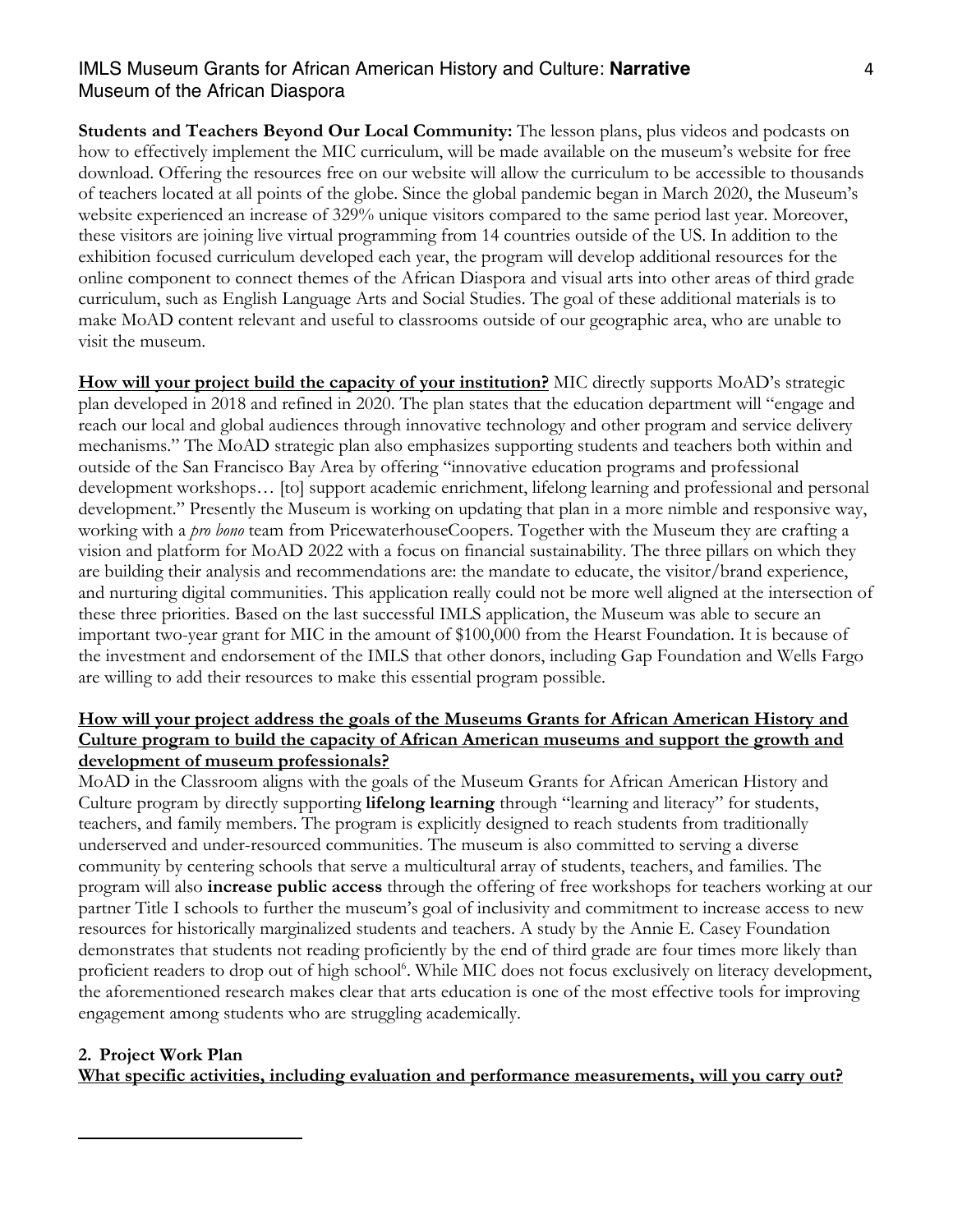With support from IMLS, MIC expanded from 475 students served per year, to more than 1,200 students by the close of the last school year. The program expanded from four schools to 19 schools and from 10 to 41 classrooms served across the region. The program hired a full-time Education Program Manager and switched from a literacy-based program to a visual arts and visual literacy program. We produced three new curriculum booklets and piloted teacher workshops and visual art production classes. Due to the success of the program and the wide demand for curricular resources about the art and culture of the African Diaspora, MoAD will continue to build upon the program structure and scale up by producing new curricular units and making all of our resources accessible and available free of charge on our website. The arts integration workshops will be expanded and offered to a wider array of public-school teachers beyond those who are able to participate in the full program. MoAD will evaluate the MIC program using a variety of methods including surveys, observation notes, focus groups, interviews, and attendance data. Performance measures are as follows:

Goal 1: Increase the number of students served each year through MIC resources by at least 25% per year.

Goal 2: Increase the number of teachers served by professional development workshops by at least  $40\%$ .

Goal 3: Number of students demonstrating at least a 50% increase in visual arts vocabulary and understanding of arts concepts.

Goal 4: Number of students reporting at least a 50% increase in confidence creating and interpreting visual arts projects.

Goal 5: Number of students reporting at least a 50% increase in ability to use art to make connections to personal history.

Goal 6: Number of students reporting that the program provided them with new experiences. Target 80%.

Goal 7: Number of teachers reporting an increased ability to integrate arts into their curriculum as a result of MIC professional development workshops. Target 80%.

#### **What are the risks to the project and are they accounted for in the work plan?**

The primary risk to this program is securing buy-in from teachers to incorporate the lesson plans into their classroom curriculum. MoAD mitigates this risk through a multipronged approach. Each year, we invite participating teachers to attend an initial orientation. Teachers are invited to review the curriculum and provide feedback to ensure the material is age-appropriate and meets the learning goals for the widest array of teachers possible. MoAD is also forming a Curriculum Advisory Committee (CAC) comprised of teachers from all school districts where our programs operate, with a special emphasis on recruiting teachers who have participated in MIC for several years. The CAC will review the curriculum and help museum staff and curriculum writers to ensure all lesson plans align with state and national learning targets for third grade. With this in mind, the greatest risk to this program is funding. MoAD is confident that the demand and process of outreach are on track for consistent growth. The Museum has made education a funding priority and is seeing important success from current and new funders – individuals, corporations and foundations – still the need to secure ongoing and new funding continually is significant. Lastly, the program design needs to be adjusted in the instance of a lockdown caused by the ongoing health crisis. Moving curricular resources to an online portal ensures the program can continue even when the program needs to be delivered through virtual means.

#### **Who will plan, implement, and manage your project?**

Demetri Broxton, Senior Director of Education will take the lead on planning, implementation, managing, and evaluating the project. Broxton has over 19 years of experience working in the field of education and the arts. To facilitate the program expansion efforts and ensure the program is highly organized and accessible to the widest possible audience, the Education Program Manager, Sedey Gebreyes will take the lead on organizing the training for teaching artists and will assist with content development for curriculum. Lesson plans and website integration will be developed by a curriculum writing consultant with feedback from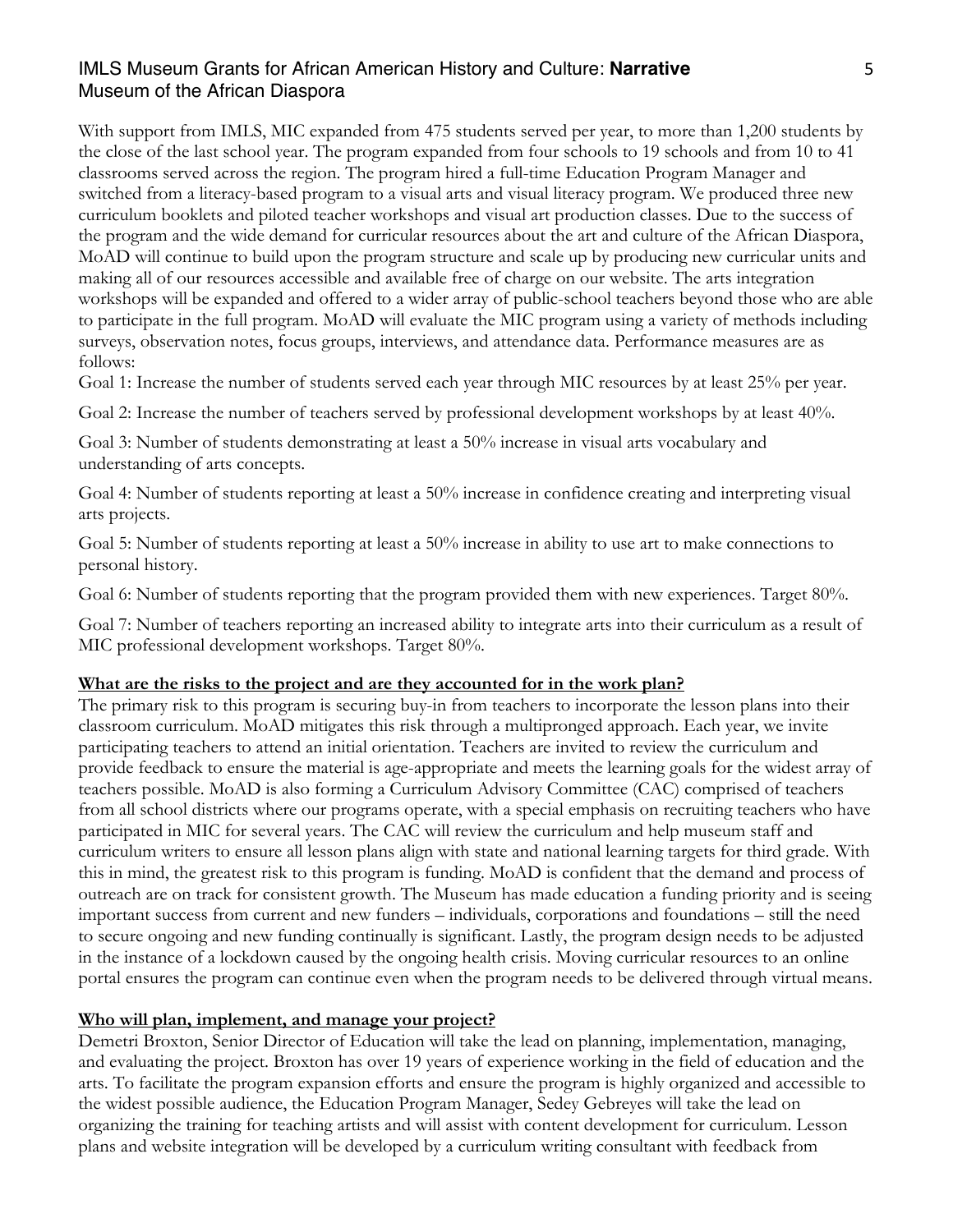MoAD's Curriculum Advisory Committee. Teacher workshops will be facilitated by a variety of MoAD partner organizations, including Alameda County Office of Education (ACOE), Studio Pathways and Dr. Jacqueline Francis. Evaluation efforts will be led by the external evaluation agency, Public Profit.

| <u><i><u>hen und in whut ocqueinee was your uctivities occurri</u></i></u><br>Activity | <b>Time Frame</b>                     |
|----------------------------------------------------------------------------------------|---------------------------------------|
| Hire MIC Teaching Artists                                                              | August - October 2021                 |
| Convening of Curriculum Advisory Committee                                             | Quarterly throughout the grant period |
| <b>Evaluation</b> activities                                                           | Monthly throughout the grant period   |
| <b>Onboard Curriculum Writing Consultant</b>                                           | November - December 2021              |
| Research & write/record lesson plans, videos & podcasts                                | October – January each program year   |
| Training of MIC Teaching Artists                                                       | Beginning October 2021 - Monthly      |
| Print MIC Student Activity Books                                                       | Late November - December each year    |
| Teacher program orientation                                                            | November each year                    |
| Workshops and Student Project with SF Public Library                                   | December - April each year            |
| Classroom visits                                                                       | December – May each program year      |
| Teacher professional development workshops                                             | December – June each program year     |
| Student Work Showcase                                                                  | May/June each program year            |
| Launch online lesson plans, videos & podcasts                                          | June – July each program year         |
| Publish Evaluation Findings Report                                                     | September each program year           |

| When and in what sequence will your activities occur? |  |
|-------------------------------------------------------|--|
|                                                       |  |

## **What time, financial, personnel, and other resources will you need to carry out the activities?**

The total budget for the MIC program over two years is \$510,402. MoAD requests \$249,262 from IMLS in support of this project. MoAD will provide \$261,140 in cost share funds. Personnel, supplies, and all related program costs are detailed in the attached Budget Form and Budget Justification.

#### **How will you track your progress toward achieving your intended results?**

This project will utilize the services of Public Profit, an external evaluator, who will be charged with observing project activities, assessing the program through a variety of qualitative and quantitative metrics, including surveys, focus groups, and observations. Additionally, feedback will be collected from museum staff, teaching artists, participating public school teachers, community members, and the Curriculum Advisory Committee.

#### **How and with whom will you share your project's results?**

The final evaluation findings report will be shared with IMLS, school site partners, MoAD board members, and other project partners and stakeholders. The evaluation findings report will not only inform the delivery and design of the MIC program, but it will also inform design of all the museum's other education programs. When possible, the findings report will be shared at annual museum conferences (AAM, AAAM, etc.) and journals to share the project's evolution and lessons learned with the museum field.

## **3. Project Results**

## **What are your project's intended results that will address the need, problem, or challenge you have**

**identified?** A challenge for Title I schools in the San Francisco Bay Area is access to arts education opportunities. Recent research demonstrates that low-income students attending high-poverty, low performing schools benefit the most from arts education; however, these are the student populations with the least amount of access to arts education. Furthermore, recent mandates from the CA Department of Education require all classroom teachers to incorporate the arts into their core subjects. Unfortunately, these teachers have very limited or no opportunities to receive training on how to teach the arts.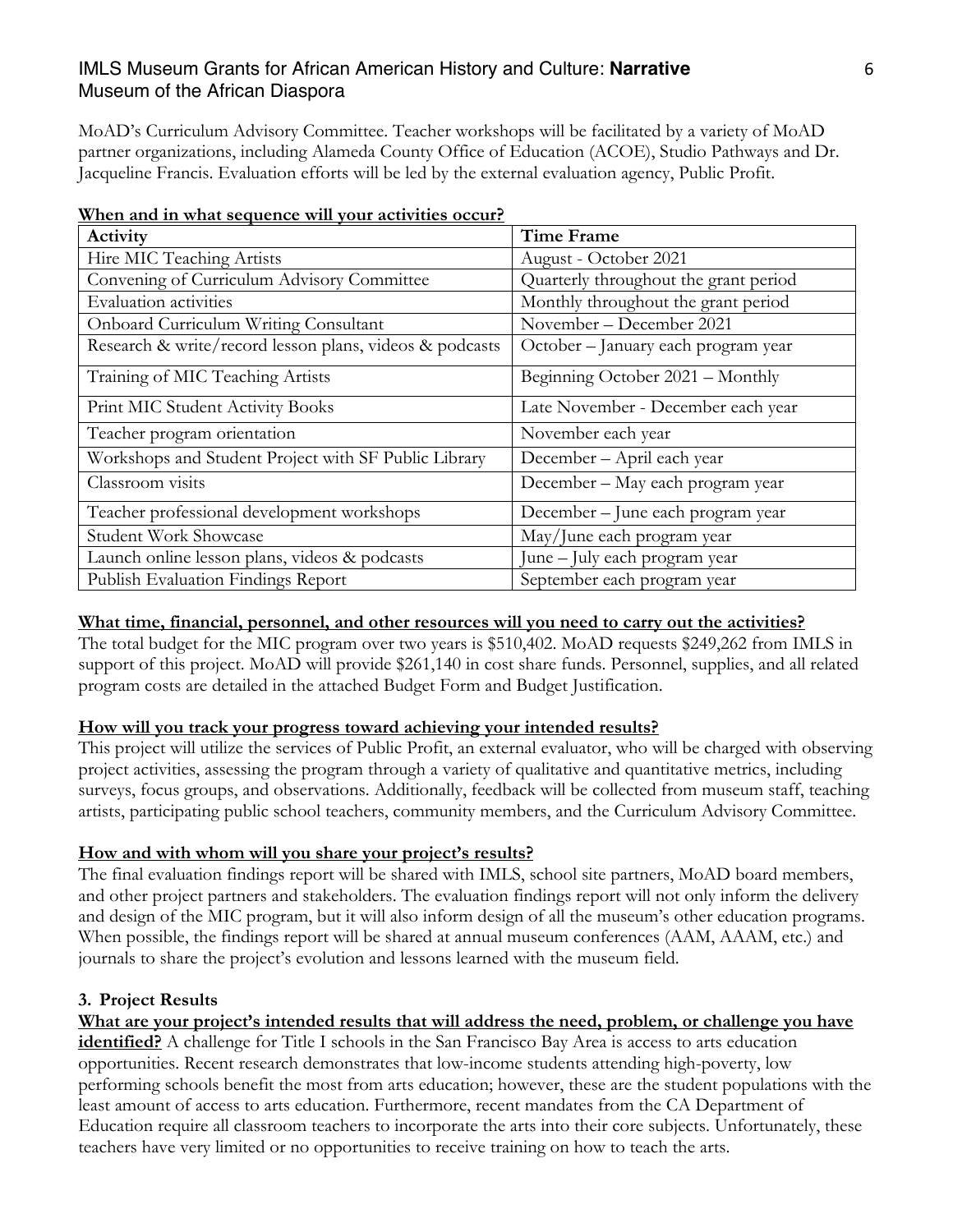MIC will provide students with unique, free learning experiences that are engaging, culturally relevant, and aligned to National and California State Common Core Standards. The teachers of these same students will be provided with in-depth professional development workshops to better enable them to integrate the arts into their classroom curriculum. This multifaceted approach to the MIC program is designed to empower students and teachers to have meaningful and transformative educational experiences that can have lasting impacts far beyond the two-year project period.

## **How will the knowledge, skills, behaviors, and/or attitudes of the intended audience change as a result of your project?**

Students will experience an increased visual arts vocabulary and understanding of art concepts, they will also have increased confidence in creating and interpreting visual arts projects. We hope that by designing final projects to be connected to students' personal stories, they will gain a greater understanding of African and African American culture, while also making connections to their personal histories. Lastly, we hope students have new experiences which support them making both academic and personal gains. Teachers will have increased capacity to integrate the arts into their core academic curriculum and gain access to a wide array of resources about the art, history, and culture of the African Diaspora and support students in their selfdiscovery. The project will also enhance the knowledge, skills, and abilities of the MoAD in the Classroom Teaching Artists and MoAD staff members by providing us a deeper connection to our local education community and enhance our ability to reach global audiences through online resources.

#### **What data will you collect and report to measure your project's success?**

The MIC program is principally designed with the performance goal to **promote lifelong learning** for both students and teachers. To this effect, evaluation efforts will focus on the following three performance statements: 1) My understanding has increased as a result of this program/training, 2) My interest in this subject has increased as a result of this program/training, 3) I am confident I can apply what I learned in this program/training. Data will be collected through attendance sheets by MoAD staff. All other evaluation components including surveys, focus groups, and program observations will be administered by the external evaluator, Public Profit. Public Profit will create an evaluation findings report at the end of the project term. Data collected by Public Profit goes into each year's continuous improvement cycle and is used to make curricular and programmatic adjustments to better meet the needs of partner classrooms. CAC teachers will also advise on improving the growth and impact of the program each year.

#### **What tangible products will result from your project?**

The project will yield several tangible products: student curriculum booklets (one per year), a minimum of five online curricular units per year available for free download on the museum's website which will be accessible in all points of the globe with internet access, videos and podcasts available on the website, an annual showcase of student work, and a final printed evaluation findings report from Public Profit.

#### **How will you sustain the benefit(s) of your project?**

MoAD in the Classroom will serve as the framework for all other future education programs at the museum. The museum will continue to work with the partner schools, Professional Development partners, curriculum writer, SF Public Library, and the Curriculum Advisory Committee. The wide level of visibility will establish MoAD as the central hub for teachers looking for resources to teach about the art and cultures of the African Diaspora. After the initial program development is completed, the museum will continue to support the program through diverse funding streams including operating funds, contributed income from corporate sponsors and foundations, and the museum's fund-a-need at our annual gala which raises funds from individual donors.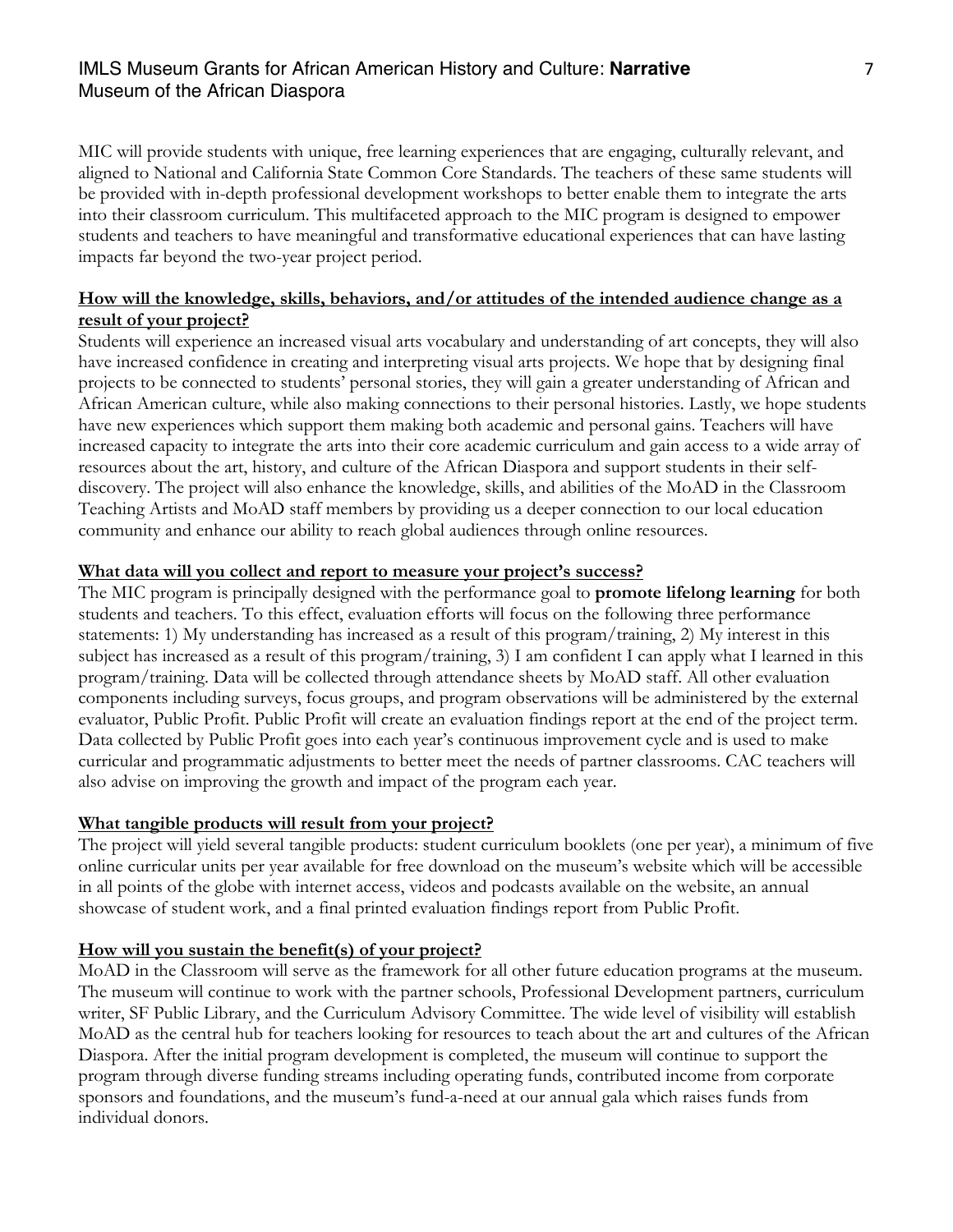## IMLS Museum Grants for African American History and Culture: **Schedule of Completion** Museum of the African Diaspora

## **YEAR 1**

|                                                                     | 2021 |     |     |     |            |     | 2022 |     |     |     |     |     |
|---------------------------------------------------------------------|------|-----|-----|-----|------------|-----|------|-----|-----|-----|-----|-----|
| <b>Activities</b>                                                   | Jul  | Aug | Sep | Oct | <b>Nov</b> | Dec | Jan  | Feb | Mar | Apr | May | lun |
| Project Promotion (Continuous)                                      |      |     |     |     |            |     |      |     |     |     |     |     |
| Hire All MIC Teaching Artists                                       |      |     |     |     |            |     |      |     |     |     |     |     |
| Training and Group Meetings with MIC Teaching Artists               |      |     |     |     |            |     |      |     |     |     |     |     |
| Recruit and Finalize 5 Members of the Curriculum Advisory Committee |      |     |     |     |            |     |      |     |     |     |     |     |
| <b>Public Profit - Evaluation Activities</b>                        |      |     |     |     |            |     |      |     |     |     |     |     |
| Quarterly Meetings of the Curriculum Advisory Committee             |      |     |     |     |            |     |      |     |     |     |     |     |
| Hire Curriculum Writing Consultant                                  |      |     |     |     |            |     |      |     |     |     |     |     |
| Send Printed Curriculum to Designer and Printer                     |      |     |     |     |            |     |      |     |     |     |     |     |
| Research & Write/Record Lesson Plans, Videos & Podcasts for online  |      |     |     |     |            |     |      |     |     |     |     |     |
| Launch Online Lesson Plans, Videos & Podcasts                       |      |     |     |     |            |     |      |     |     |     |     |     |
| Annual Orientation with Classroom Teachers                          |      |     |     |     |            |     |      |     |     |     |     |     |
| Workshops and Student Project with SF Public Library                |      |     |     |     |            |     |      |     |     |     |     |     |
| In-Class Activities with Students                                   |      |     |     |     |            |     |      |     |     |     |     |     |
| Classroom Teacher Professional Development Workshops (Monthly)      |      |     |     |     |            |     |      |     |     |     |     |     |
| Disseminate Educational Materials Online                            |      |     |     |     |            |     |      |     |     |     |     |     |
| <b>Student Art Project Creation</b>                                 |      |     |     |     |            |     |      |     |     |     |     |     |
| Annual Student Showcases, Award Ceremony and Family Celebrations    |      |     |     |     |            |     |      |     |     |     |     |     |
| Outreach to New Schools (Ongoing)                                   |      |     |     |     |            |     |      |     |     |     |     |     |